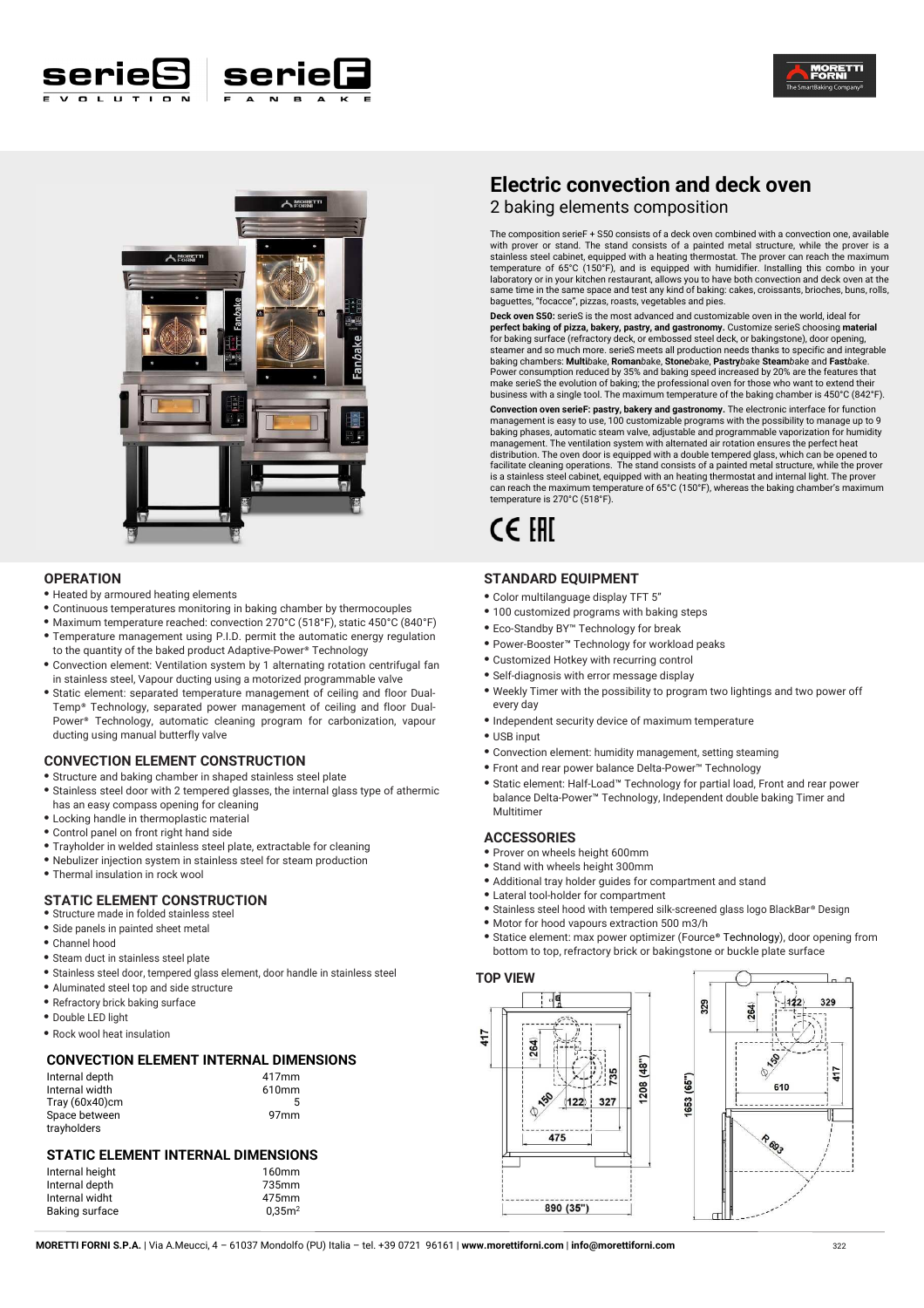



# **S50E + F50E**

## (assembled with prover 600mm)





**NOTE:** The dimensions indicated in the views are in millimeters. \* \* With Fastbake 150mm.

| Ø152               | ØINT. 102     | Ø16                     | 011                |
|--------------------|---------------|-------------------------|--------------------|
| hood steam exhaust | steam exhaust | hood condensate exhaust | condensate exhaust |
| 3/4" MALE          | fairleads     | M <sub>6</sub>          | Ø150               |
| water infeed       |               | equipotential screws    | steam exhaust      |

## **EXTERNAL DIMENSIONS**

| <b>External height</b> | 1230mm |
|------------------------|--------|
| External depth         | 1298mm |
| External width         | 890mm  |
| Weight                 | 240kg  |
|                        |        |

**CONVECTION ELEM. CAPACITY** 

Tray  $(60x40)$ cm 1<br>Baking surface  $0.35m^2$ 

**STATIC ELEM. CAPACITY** 

Baking surface

#### **SHIPPING INFORMATION**

Tray (60x40)cm 5 Space between trayholders 97mm Pizza diameter 350mm 2 Pizza diameter 450mm 1 Im Packed convection oven sizes: Height 850mm Depth 1055mm 920mm Weight (105+15)kg Packed in wooden crate static oven:<br>Height 960mm Height<br>Depth Depth 1643mm<br>Width 1100mm Width 1100mm<br>Weight (190+50)kg  $(190+50)$ kg

## **FEEDING AND POWER**

| Standard feeding convection + static          |         |  |
|-----------------------------------------------|---------|--|
| A.C. V400 3N                                  |         |  |
| Feeding on request                            |         |  |
| A.C. V2303                                    |         |  |
| Frequency                                     | 50/60Hz |  |
| Max power                                     | 14,4kW  |  |
| *Average power cons                           | 4,6kWh  |  |
| Connecting cable for each chamber             |         |  |
| type H07RN-F                                  |         |  |
| $5x4mm^2 + 5x2,5mm^2$ (V400 3N)               |         |  |
| $4x6mm^2 + 4x4mm^2$ (V230 3)                  |         |  |
| Power supply (optional prover)                |         |  |
| A.C. V230 1N 50/60 Hz                         |         |  |
| Max power                                     | 1.5kW   |  |
| *Average power cons                           | 0.8kWh  |  |
| Conn. cable type H07RN-F 3x1,5mm <sup>2</sup> |         |  |
|                                               |         |  |

**\* This value is subject to variation according to the way in which the equipment is used NOTE:** MORETTI FORNI S.P.A. reserves the right to modify the characteristics of the products illustrated in this publication without prior notice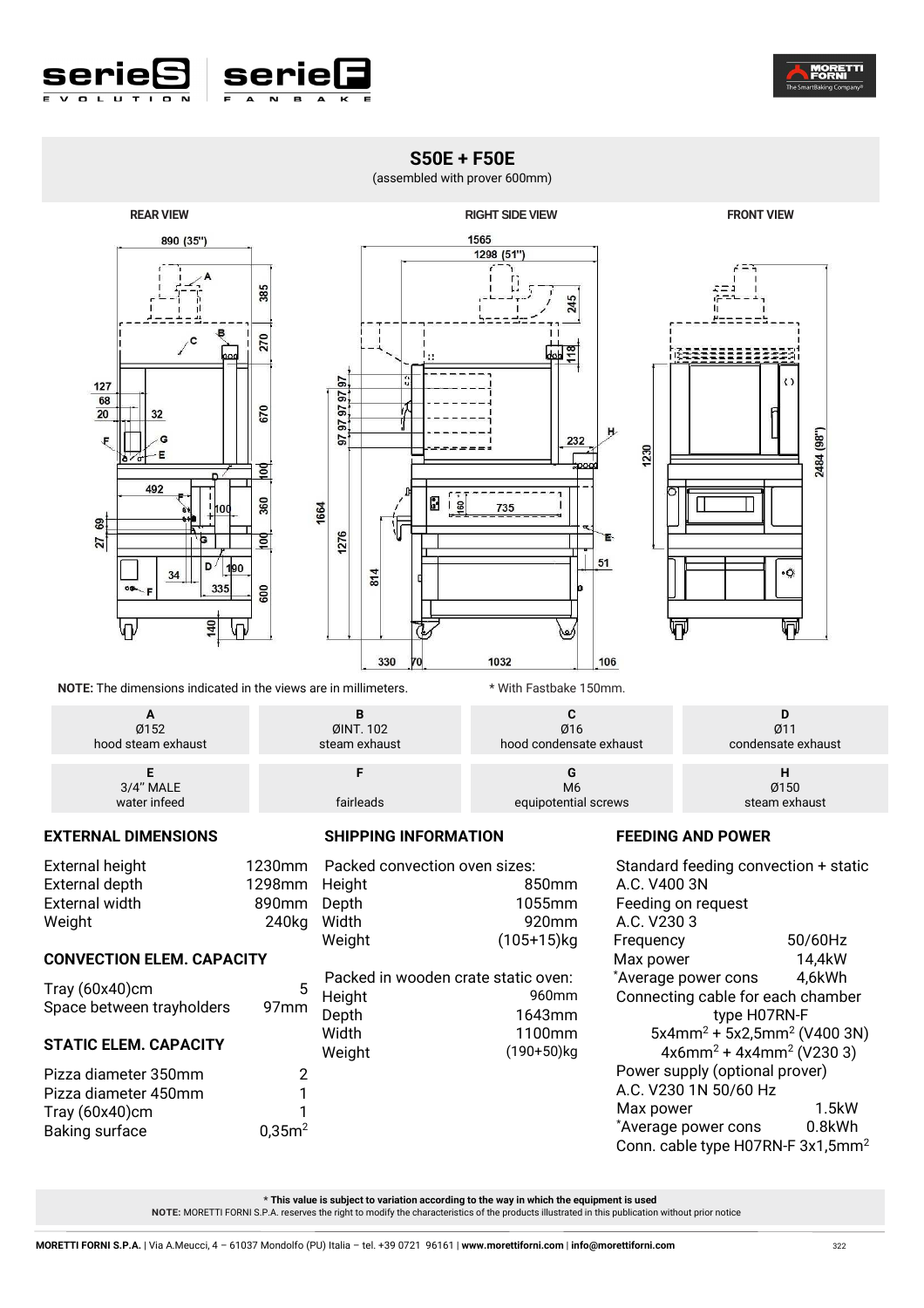

# **S50E + F100E**

(assembled with support 300mm)





**NOTE:** The dimensions indicated in the views are in millimeters. \* With Fastbake 150mm.

| Ø152               | ØINT. 102     | Ø16                     | Ø11                |
|--------------------|---------------|-------------------------|--------------------|
| hood steam exhaust | steam exhaust | hood condensate exhaust | condensate exhaust |
| 3/4" MALE          | fairleads     | M <sub>6</sub>          | Ø150               |
| water infeed       |               | equipotential screws    | steam exhaust      |

**EXTERNAL DIMENSIONS** 

Weight 280kg

Tray (60x40)cm 10 Space between trayholders 89mm

Pizza diameter 350mm 2 Pizza diameter 450mm 1 Tray (60x40)cm 1 Baking surface 0,35m<sup>2</sup>

**CONVECTION ELEM. CAPACITY** 

**STATIC ELEM. CAPACITY** 

External height

**SHIPPING INFORMATION** 

External depth 1298mm Height External width 890mm Depth 1640mm Packed convection oven sizes: 1260mm 1055mm Width 920mm Weight (145+20)kg Packed in wooden crate static oven:<br>Height 960mm Height<br>Depth 1643mm Width 1100mm Weight (190+50)kg

# **FEEDING AND POWER**

Standard feeding convection + static A.C. V400 3N Feeding on request A.C. V230 3 Frequency 50/60Hz Max power 23,6kW \*Average power cons 7,6kWh Connecting cable for each chamber type H07RN-F  $5x6$ mm $^{2}$  +  $5x2,5$ mm $^{2}$  (V400 3N)  $4x10mm^2 + 4x4mm^2$  (V230 3)

**\* This value is subject to variation according to the way in which the equipment is used** 

 **NOTE:** MORETTI FORNI S.P.A. reserves the right to modify the characteristics of the products illustrated in this publication without prior notice